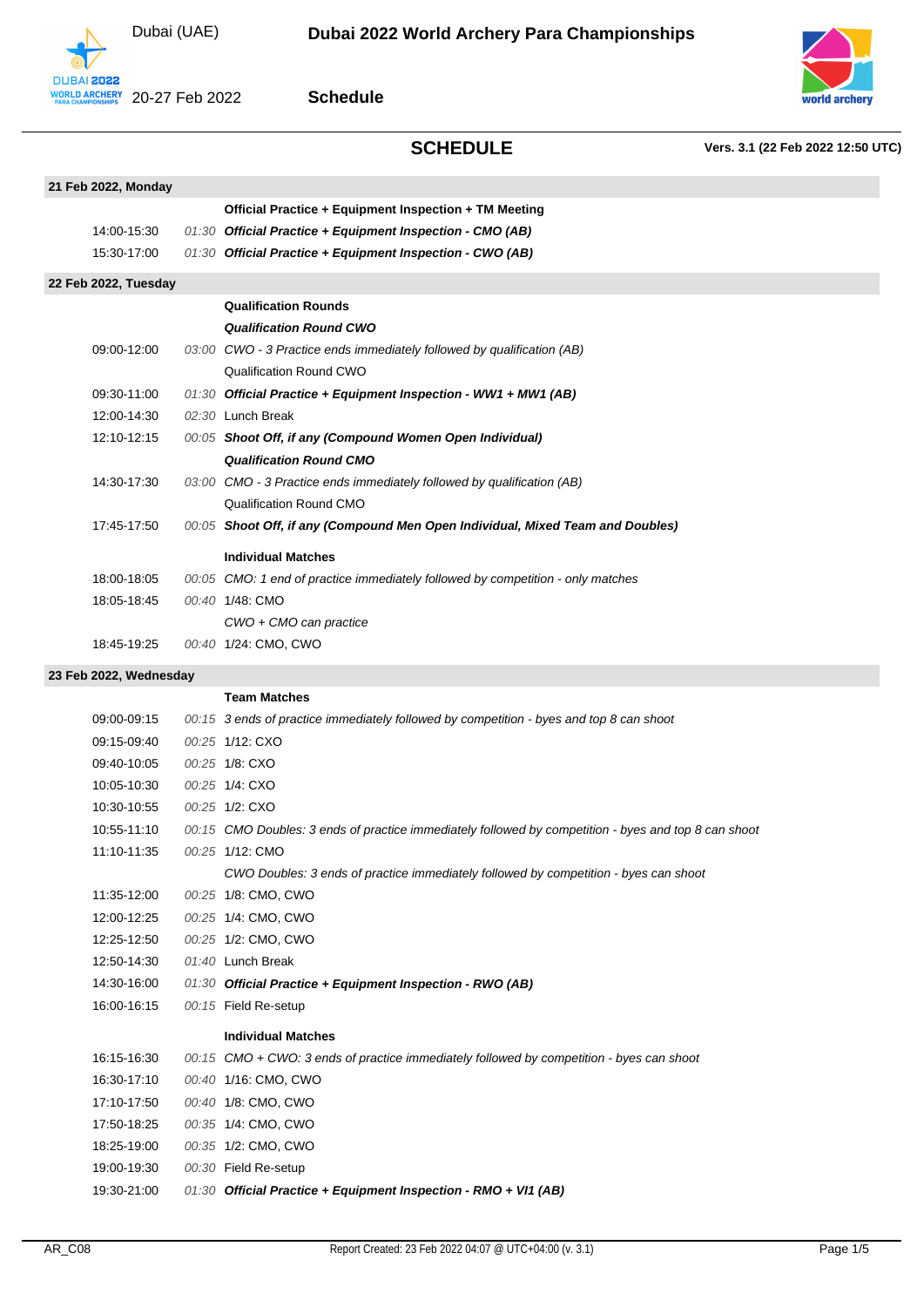Dubai (UAE)



**Schedule**



# **SCHEDULE Vers. 3.1 (22 Feb 2022 12:50 UTC)**

### **24 Feb 2022, Thursday**

|             | <b>Qualification Rounds</b>                                                             |
|-------------|-----------------------------------------------------------------------------------------|
|             | Qualification Round RWO + WW1 + MW1                                                     |
| 09:00-12:00 | $03:00$ RWO + WW1 + MW1 - 3 Practice ends immediately followed by qualification (AB)    |
|             | Qualification Round RWO + WW1 + MW1                                                     |
| 12:00-14:30 | $02:30$ Lunch Break                                                                     |
|             | Qualification Round RMO + VI1                                                           |
| 14:30-17:30 | 03:00 $\,$ RMO + VI1 - 3 Practice ends immediately followed by qualification (AB)       |
|             | Qualification Round RMO + VI1                                                           |
| 17:45-17:50 | 00:05 Shoot Off, if any (Recurve Open Men Individual)                                   |
|             | <b>Individual Matches</b>                                                               |
| 18:00-18:05 | $00:05$ RMO + VI1: 1 end of practice immediately followed by competition - only matches |
| 18:05-18:45 | 00:40 1/24: RMO                                                                         |
|             | 1/8: VI1                                                                                |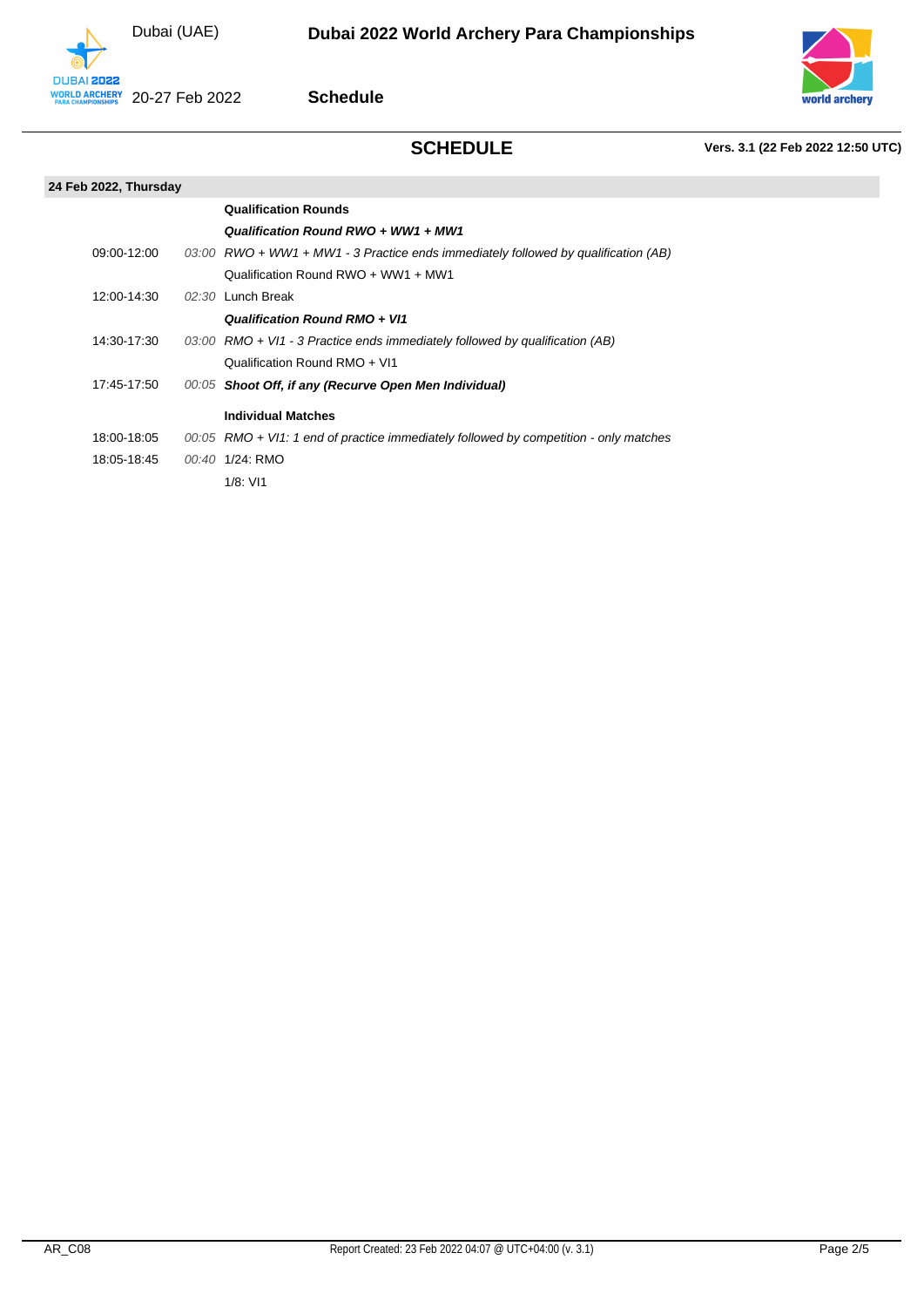Dubai (UAE)





**SCHEDULE Vers. 3.1 (22 Feb 2022 12:50 UTC)**

| 25 Feb 2022, Friday |                                                                                            |
|---------------------|--------------------------------------------------------------------------------------------|
|                     | <b>Team Matches</b>                                                                        |
| 08:45-09:00         | 00:15 3 ends of practice immediately followed by competition                               |
| 09:00-09:25         | 00:25 1/8: RXO                                                                             |
|                     | W1X warmup                                                                                 |
| 09:25-09:50         | 00:25 1/4: RXO, W1X                                                                        |
| 09:50-10:15         | 00:25 1/2: RXO, W1X                                                                        |
| 10:15-10:30         | 00:15 RMO Doubles: 3 ends of practice immediately followed by competition - byes can shoot |
| 10:30-10:55         | 00:25 1/8: RMO                                                                             |
|                     | $MW1 + RWO$ Doubles warmup                                                                 |
| 10:55-11:20         | 00:25 1/4: RMO, RWO, MW1                                                                   |
| 11:20-11:45         | 00:25 1/2: RMO, RWO, MW1                                                                   |
| 11:45-16:00         | 04:15 Lunch and Afternoon Break                                                            |
| 15:00               | Practice Field opens for Finalists                                                         |
|                     | <b>Compound Open Finals</b>                                                                |
| 16:02-16:22         | 00:20 Bronze: Compound Open Mixed Team                                                     |
| 16:22-16:42         | 00:20 Gold: Compound Open Mixed Team                                                       |
| 16:42-16:50         | 00:08 Award Ceremony - Compound Open Mixed Team                                            |
| 16:52-17:12         | 00:20 Bronze: Compound Women Open Doubles                                                  |
| 17:12-17:32         | 00:20 Gold: Compound Women Open Doubles                                                    |
| 17:32-17:40         | 00:08 Award Ceremony - Compound Women Open Doubles                                         |
|                     |                                                                                            |
| 17:42-18:02         | 00:20 Bronze: Compound Men Open Doubles                                                    |
| 18:02-18:22         | 00:20 Gold: Compound Men Open Doubles                                                      |
| 18:22-18:30         | 00:08 Award Ceremony - Compound Men Open Doubles                                           |
|                     | <b>Individual Matches</b>                                                                  |
| 18:32-18:49         | 00:17 Bronze: Compound Women Open                                                          |
| 18:49-19:06         | 00:17 Gold: Compound Women Open                                                            |
| 19:06-19:14         | 00:08 Award Ceremony - Compound Women Open                                                 |
| 19:16-19:33         | 00:17 Bronze: Compound Men Open                                                            |
| 19:33-19:50         | 00:17 Gold: Compound Men Open                                                              |
| 19:50-19:58         | 00:08 Award Ceremony - Compound Men Open                                                   |
|                     |                                                                                            |
|                     |                                                                                            |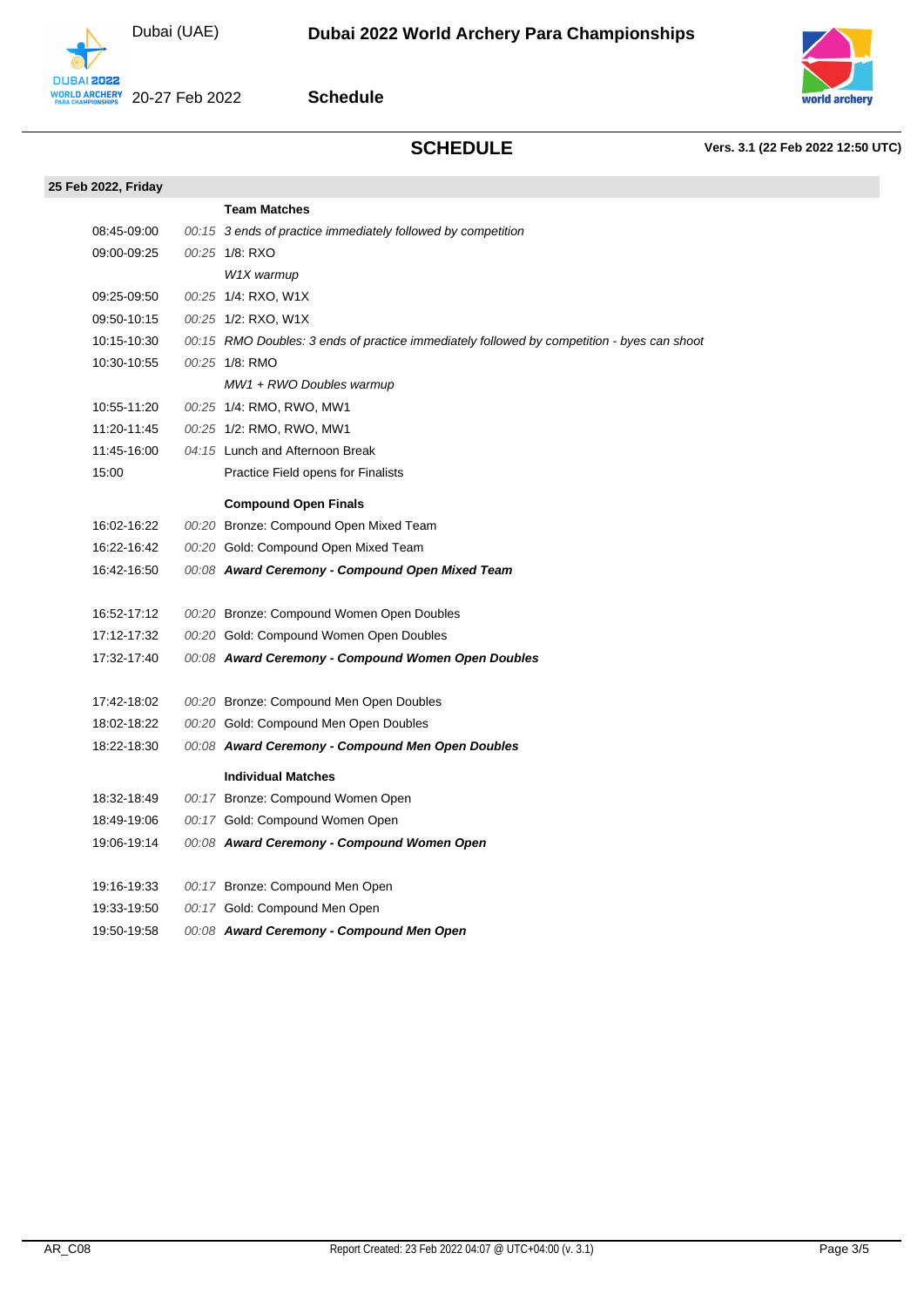Dubai (UAE)



**Schedule**



## **SCHEDULE Vers. 3.1 (22 Feb 2022 12:50 UTC)**

| 26 Feb 2022, Saturday |                                                                                         |
|-----------------------|-----------------------------------------------------------------------------------------|
|                       | <b>Individual Matches</b>                                                               |
| 09:00-09:15           | 00:15 MW1 + VI1: 3 ends of practice immediately followed by competition, byes can shoot |
| 09:15-09:55           | 00:40 1/16: MW1                                                                         |
|                       | $1/4$ : VI1                                                                             |
|                       | WW1 warmup, byes can shoot                                                              |
| 09:55-10:35           | 00:40 1/8: MW1, WW1                                                                     |
|                       | $1/2$ : VI1                                                                             |
| 10:35-11:15           | 00:40 1/4: MW1, WW1                                                                     |
| 11:15-11:50           | 00:35 1/2: MW1, WW1                                                                     |
| 11:50-14:00           | 02:10 Lunch Break                                                                       |
| 13:00                 | Practice Field opens for Finalists                                                      |
|                       | <b>VI1 Finals</b>                                                                       |
| 14:02-14:27           | 00:25 Bronze: Visually Impaired 1                                                       |
| 14:27-14:52           | 00:25 Gold: Visually Impaired 1                                                         |
| 14:52-15:00           | 00:08 Award Ceremony - Visually Impaired 1                                              |
|                       | <b>W1 Finals</b>                                                                        |
| 16:02-16:22           | 00:20 Gold: Women W1 Doubles                                                            |
| 16:22-16:30           | 00:08 Award Ceremony - Women W1 Doubles                                                 |
|                       |                                                                                         |
| 16:32-16:52           | 00:20 Bronze: Men W1 Doubles                                                            |
| 16:52-17:12           | 00:20 Gold: Men W1 Doubles                                                              |
| 17:12-17:20           | 00:08 Award Ceremony - Men W1 Doubles                                                   |
| 17:22-17:42           | 00:20 Gold: W1 Mixed Team                                                               |
| 17:42-18:02           | 00:20 Bronze: W1 Mixed Team                                                             |
| 18:02-18:10           | 00:08 Award Ceremony - W1 Mixed Team                                                    |
|                       |                                                                                         |
|                       | <b>Individual Matches</b>                                                               |
| 18:12-18:29           | 00:17 Bronze: Women W1                                                                  |
| 18:29-18:46           | 00:17 Gold: Women W1                                                                    |
| 18:46-18:54           | 00:08 Award Ceremony - Women W1                                                         |
| 18:56-19:13           | 00:17 Bronze: Men W1                                                                    |
| 19:13-19:30           | 00:17 Gold: Men W1                                                                      |
| 19:30-19:38           | 00:08 Award Ceremony - Men W1                                                           |
|                       |                                                                                         |
|                       |                                                                                         |